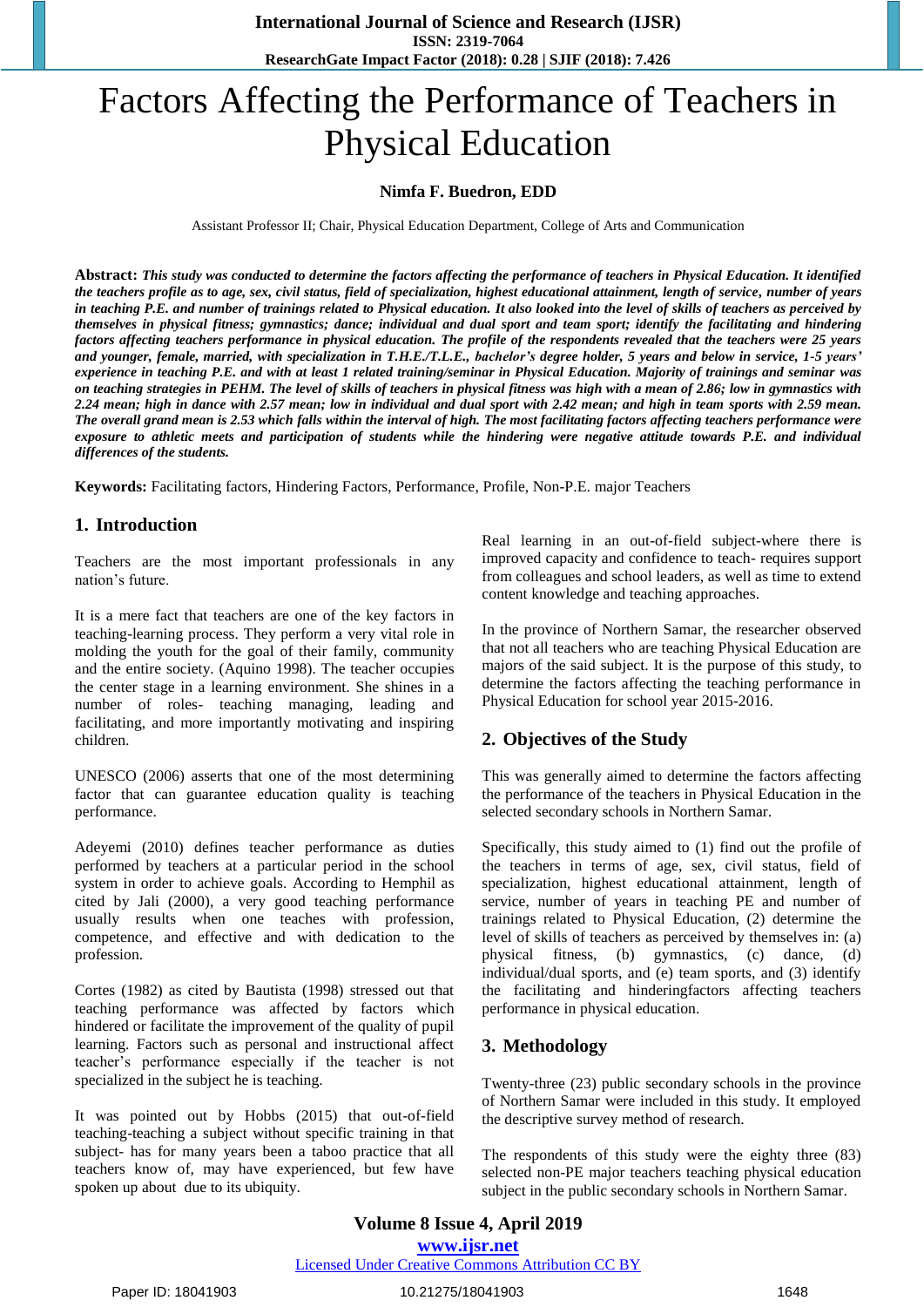Survey questionnaire was used in gathering the necessary data from the respondents. The data gathered were treated statistically using frequency counts, percentage and weighted mean.

## **4. Findings**

Table 1 presents the profile of the non-PE major teachers handling physical education subjects.

As to age, 21 or 25.30 percent belonged to 25 years and younger, 19 or 22.89 percent were 26-30 and 36-40 years of age, 11 or 13.25 percent were 41-50 years old, 8 or 9.64 percent were 31-35 years old and 5 or 6.02 percent were 51 years and older. Most of the non-PE major teachers were young.

In terms of sex 53 or 63.86 percent were female while 30 or 36.14 percent were male. A majority of the teachers were female. This means that the teaching of PE subjects were assigned mostly to female teachers.

This findings was similar to Lluz (2014) study which revealed that most of the teachers were female.

On the civil status, there were 51 or 61.45 married respondents while 32 or 38.55 percent were single. This means that a majority of the teachers had their family obligations.

It showed that 25 or 30.12 percent of the respondents were specialized in T.H.E/T.L.E. This means that mostly of the teachers were assigned to teach PE were T.H.E/T.L.E. specialized teachers. This findings further support the study of Lluz which revealed that most of the respondents are specialized in T.H.E/T.L.E.

On the highest educational attainment, 44 or 53.01 percent were bachelor's degree holder, 28 or 38.73 percent with M.A. units and 11 or 13.25 percent were master's degree holder. This means that a majority of the teachers are not masters degree holder or units earner.

In terms of length of service, 40 or 48.19 percent have been in the teaching profession for five years and below, 22 or 26.50 percent have been teaching for 11-15 years, 16-20 years and 21 years above.

On the number of years in teaching P.E. 66 or 79.52 percent have been teaching P.E.for 1-5 years, 10 or 12.05 percent have been teaching P.E. 16 years and more and 7 or 8.43 percent have been teaching P.E. for 11-15 years. This means that a majority of the teachers had less experience in teaching P.E. the fact that most of them were new in the teaching profession.

In terms of number of related training/seminar attended, 26 or 31.33 percent attended one training, 11 or 13.25 percent attended 3-5 trainings and 6 or 7.23 percent with 6-9 trainings. This means that mostly of the teachers had only few training in related to physical education subject.

In terms of kinds of training/seminar attended, 25 or 38.46 percent attended .teaching strategies, 19 or 28.23 attended dances, 18 or 27.69 attended coaching and officiating. This means that mostly of the respondents attended trainings/seminars on strategies in teaching PEHM which is very much needed by them the fact that they are non-PE majors teaching Physical Education. This confirms the findings of Zimmerman (2005) that teachers need to continue training beyond initial qualifications to maintain, upgrade and update skills throughout looking life. This findings is similar to the results of the study of Solante (2003) regarding teacher factors such as age, educational attainment and trainings attended in service training on methods and strategies in teaching physical education.

|  |  | Table 1: Profile of the Respondents |
|--|--|-------------------------------------|
|  |  |                                     |

| <b>Table 1:</b> Profile of the Respondents |                 |                        |
|--------------------------------------------|-----------------|------------------------|
| Profile                                    |                 | Frequency Percentage % |
| Age                                        |                 |                        |
| 25 years and younger                       | 21              | 25.30                  |
| $26 - 30$                                  | 19              | 22.89                  |
| $31 - 35$                                  | 8               | 9.64                   |
| 36-40                                      | 19              | 22.89                  |
| 41-50                                      | 11              | 13.25                  |
| 51 and older                               | 5               | 6.02                   |
| <b>Sex</b>                                 |                 |                        |
| Male                                       | 30              | 36.14                  |
| Female                                     | $\overline{53}$ | 63.86                  |
| <b>Civil Status</b>                        |                 |                        |
| Single                                     | 32              | 38.55                  |
| Married                                    | $\overline{51}$ | 61.45%                 |
| <b>Field of Specialization</b>             |                 |                        |
| Mathematics                                | 11              | 13.25                  |
| English                                    |                 | 10.84                  |
| Filipino                                   | 9<br>5          |                        |
|                                            | $1\overline{4}$ | 6.02                   |
| Science                                    |                 | 16.87                  |
| Social Science                             | 13              | 15.66                  |
| $T.H.E.\overline{T.L.E.}$                  | 25              | 30.12                  |
| Accounting, Values, Pol.Sci.               | 6               | 7.23                   |
| <b>Highest Educational Attainment</b>      |                 |                        |
| <b>Bachelor's Degree</b>                   | 44              | 53.01                  |
| <b>MA Units</b>                            | 28              | 33.73                  |
| Master's Degree                            | 11              | 13.25                  |
| <b>Length of Service</b>                   |                 |                        |
| 5 years and below                          | 40              | 48.19                  |
| $6 - 10$                                   | 22              | 26.50                  |
| $11 - 15$                                  | 7               | 8.43                   |
| 16-20                                      | $\overline{7}$  | 8.43                   |
| 21 years and above                         | 7               | 8.43                   |
| <b>Number of Years in Teaching PE</b>      |                 |                        |
| $1-5$                                      | 66              | 79.52                  |
| $11 - 15$                                  | $\overline{7}$  | 8.43                   |
| 16 years and more                          | 10              | 12.05                  |
| <b>Number of Related Training</b>          |                 |                        |
| 0                                          | 18              | 21.69                  |
| 1                                          | $\overline{26}$ | 31.33                  |
| 2                                          | 22              | 26.51                  |
| $3 - 5$                                    | 11              | 13.25                  |
| 6-9                                        | 6               | 7.23                   |
| <b>Kinds of Training/Seminar</b>           |                 |                        |
| Games and Sports                           | 15              | 23.08                  |
| Dances                                     | 19              | 28.23                  |
| Choreography                               | 6               | 9.23                   |
| Teaching Strategies in PEHM                | 25              | 38.46                  |
| Athletics                                  | 10              | 15.38                  |
| Management Coaching and                    |                 |                        |
| Officiating                                | 18              | 27.69                  |

#### **Volume 8 Issue 4, April 2019 www.ijsr.net** Licensed Under Creative Commons Attribution CC BY

Paper ID: 18041903 1649 10.21275/18041903 1649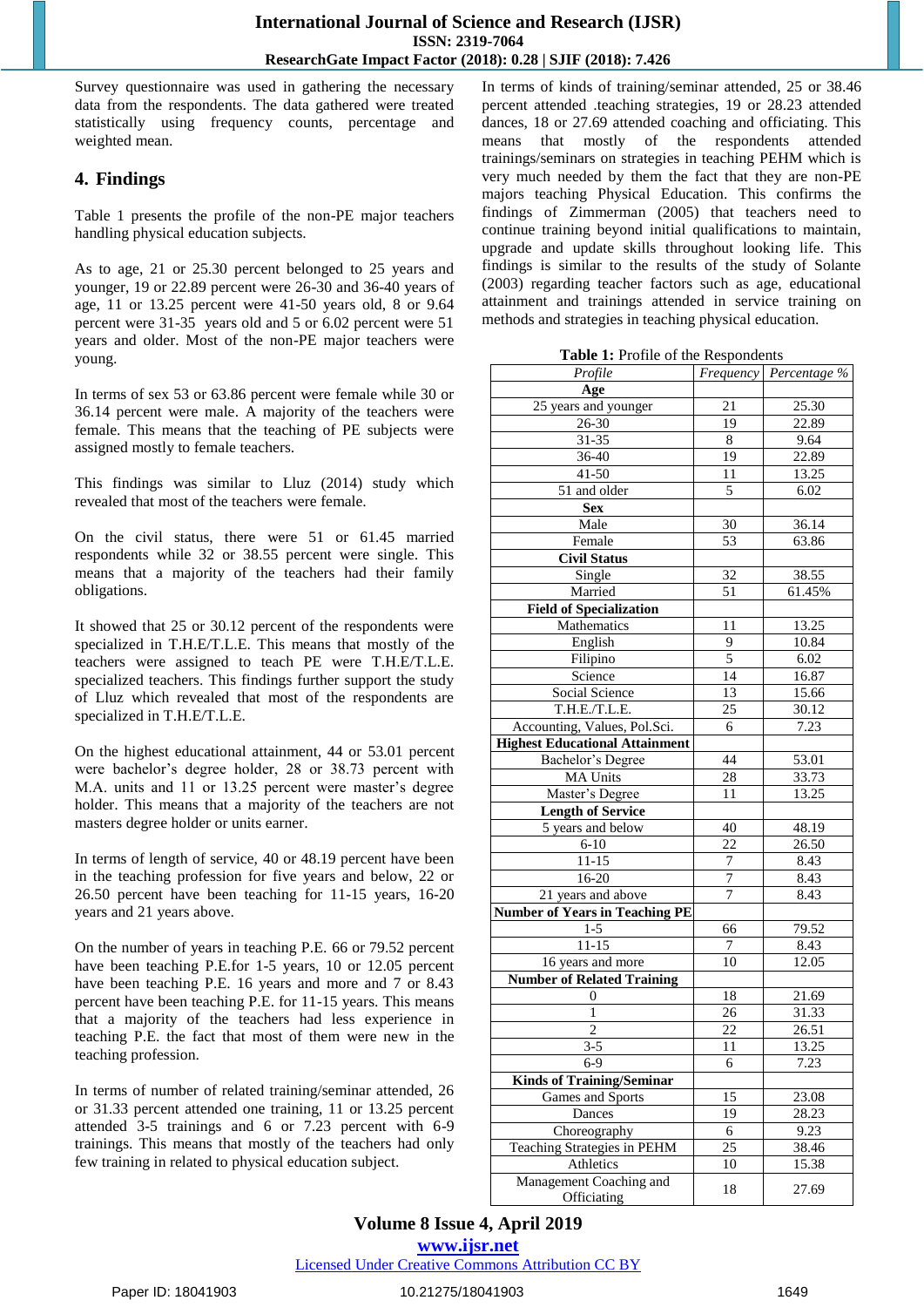#### **International Journal of Science and Research (IJSR) ISSN: 2319-7064 ResearchGate Impact Factor (2018): 0.28 | SJIF (2018): 7.426**

Table 2 discloses the level of skills of teachers in physical fitness as perceived by themselves. It reflects in the table that the mean is ranging from 2.92 to 2.77. These quantities are still within the mean interval of high. In gymnastics, the teacher respondents rated themselves in the indicators ranging from 2.61-1.95. These quantities fall within the mean interval of high to low. The overall rating was 2.24 that falls within the mean interval of low. Therefore, it can be stipulated that the teachers lack adequate skills in gymnastics.

The result was related to the study of Ruetas (2004) which revealed that self-testing activities, stunts, tumbling, pyramid building and gymnastics were sometimes undertaken except for apparatus work, which was never undertaken.

In terms of dance, the result of this study indicated that teacher-respondents rated themselves ranging from 2.75 to 2.41. These quantities fall within the mean interval of high to low. The overall rating obtained in this indicator was 2.57 which falls within the mean interval of high.

Based from the result, it can be stipulated that the respondents were good dancers even if they are not PE majors. This is supported by the observations of the researcher that mostly of the teachers are former dancers and dance enthusiasts during their younger days.

This confirms the findings of Lucena (2002) in his study on the variates of skills and teaching competence of non-PE teachers which found out that teachers who are skilled in dancing could competently teach better than those teachers teaching PE but not skilled dancers.

Based on the table, in individual/dual sports, the teachers rated themselves in the indicator ranging from 2.83 to 2.16 which falls within the interval of high to low. The overall rating obtained in this indicator was 2.42 which falls within the mean interval of low.

Based on the mean on running events, relays, high jump and long jump, teachers had high level of skills.

This confirms the findings of Lucena (2012) in his study on the variates of skills and teaching competence of non-PE teachers. It was found out that non-PE major who are varsity players and sport enthusiasts are competent than PE teachers who are not into sports.

In team sports the teacher-respondents rated themselves in the indicator ranging from 3.05 to 2.20 which falls within the mean interval of high to low. The overall rating obtained was 2.59 which falls within the mean interval of high.

Based on the mean on volleyball and basketball, teachers had high level of skills. The researchers was able to confirm the high level of skills because a majority of the teachers were varsity athletes and enthusiasts in these events.

| <b>Table 2:</b> Level of Skills of Teachers |
|---------------------------------------------|
|---------------------------------------------|

| Indicator                     | Mean | Interpretation |
|-------------------------------|------|----------------|
| <b>Physical Fitness</b>       | 2.86 | High           |
| Gymnastics                    | 2.24 | Low            |
| Dance                         | 2.57 | High           |
| <b>Individual/Dual Sports</b> | 2.42 | Low            |
| <b>Team Sports</b>            | 2.59 | High           |
| Mean                          | 2.53 | High           |

1.00-1.75 (very low) 1.76-2.00 (low) 2.51-3.25 (high) 3.26-4.00 (very high)

Table 3 shows the facilitating factors on teaching performance of non-PE teachers. From the tabulated result on facilitating factors based on personal factor, rank one is exposure to athletic meets with a mean of 3.29 with descriptive equivalent of highly facilitating followed by being sports minded, experience being an athlete before, seminars and trainings in PE, and teaching experience with descriptive equivalent of facilitating respectively.

Rivera and Sambrano (1992) pointed out that in every educational institution, the administrator plays an important relation to Physical Education, however, it is suggested by Rivera that every school head should meet his/her PE teachers and plan with the implementation of the PE progress. School heads should send their PE teachers, especially those who have no advance units in their discipline, to attend seminars and strives to improve their competencies in physical education program.

Based on instructional factors rank one is participation of students with a mean of 3.31 with descriptive equivalent of highly facilitating. It is followed by cooperative head teacher, support of co-teachers, availability of textbook and other references and enough PE facilities and equipment with descriptive equivalent of facilitating respectively.

The study of Gerodias (2003) revealed that school factors such as type of school, size of class handled and library resources and other laboratory facilities significantly influenced teaching performance at 5% level.

**Table 3:** Facilitating Factors on Teaching s

| Items                                             | Mean | Rank           | Interpretation             |
|---------------------------------------------------|------|----------------|----------------------------|
| <b>Personal Factors</b>                           |      |                |                            |
| Experience being an athlete                       | 2.95 | 3              | Facilitating               |
| Seminars and training in PE                       | 2.90 | 4              | Facilitating               |
| Exposure to athletic meets                        | 3.29 | 1              | <b>Highly Facilitating</b> |
| Being sports minded                               | 3.20 | 2              | Facilitating               |
| Teaching experience                               | 2.86 | 5              | Facilitating               |
| <b>Instructional Factors</b>                      |      |                |                            |
| Enough PE facilities and<br>equipment             | 2.67 | 5              | Facilitating               |
| Availability of textbooks<br>and other references | 2.95 | 4              | Facilitating               |
| Cooperative head teacher                          | 3.22 | $\overline{c}$ | Facilitating               |
| Participation of students                         | 3.31 |                | <b>Highly Facilitating</b> |
| Support of co-teachers                            | 3.20 | 3              | Facilitating               |

In terms of hindering factors, for personal factors negative attitude towards PE rank one with a mean of 2.75 with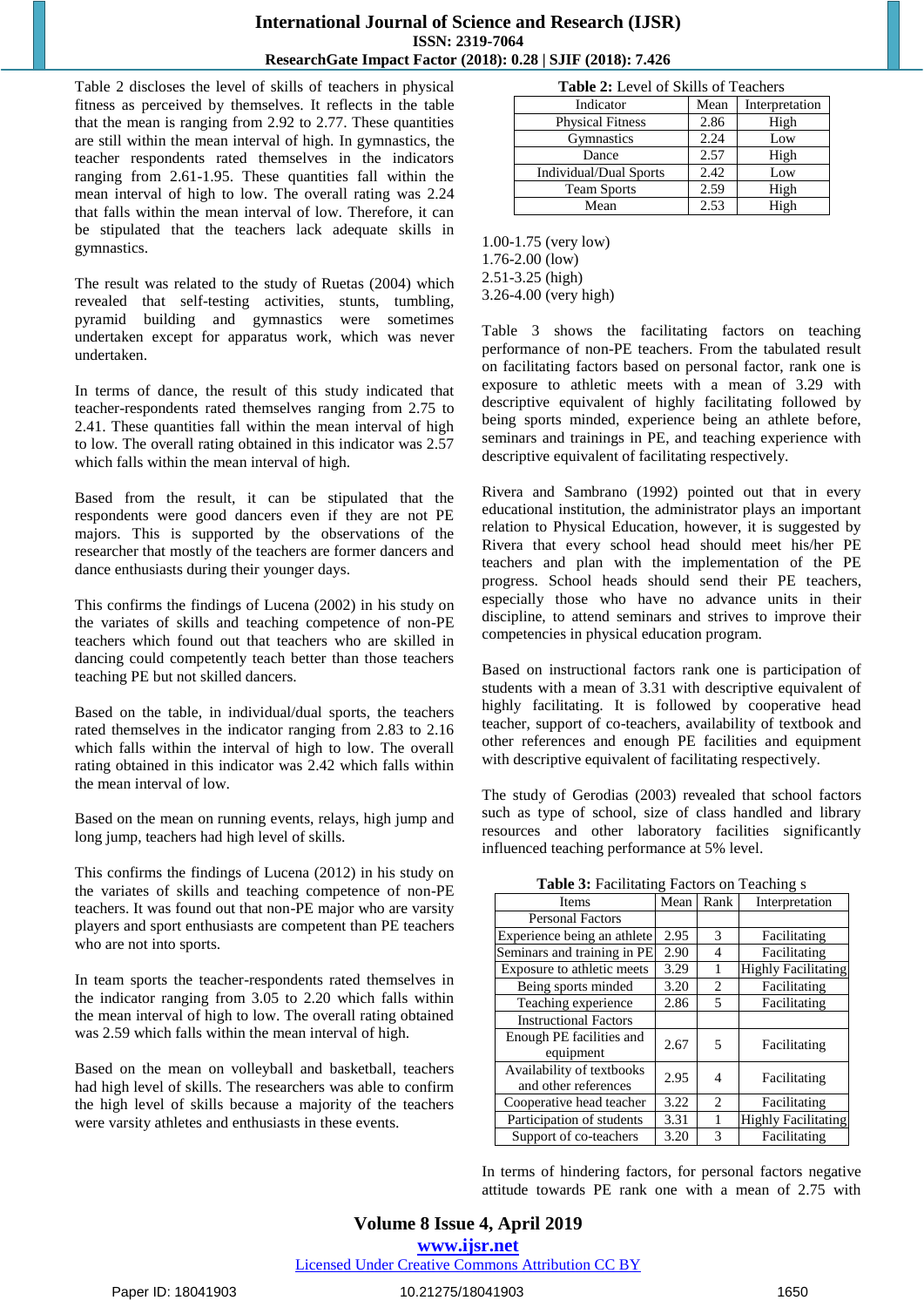descriptive equivalent of hindering. It is followed by past negative experience with PE, not a sport fanatic, don'tlike to teach PE and not interested in the subject.

Based on instructional factors rank one is individual differences of the students with a mean of 3.08 followed by lack of PE facilities, equipment, classroom and instructional materials, high workload time is a challenge, no support from administration and not giving importance to PE less priority with descriptive equivalent of hindering respectively.

In support to the statement about the individual differences of the students, the theory of John Dewey pointed out that an educator must take into account the unique differences between each students. Each person is different genetically and in terms of past experiences.

It was stated in the study of Sabino (1997) that lack of facilities and apparatuses, lack of support from the school administration and lack of in-service, trainings for teachers was very serious problems.

Romedillo (2009) study revealed that teachers lack of textbooks, visual aids, flip charts, physical facilities, support from non-government organizations on school projects and funds for school improvement were rated more serious. Similarly, Rodriguez (2000) findings revealed that the common problems were lack of funds, oversized classes, lack of in-service trainings for PE teachers and lack of space foe indoor and outdoor PE activities.

| Table 4: Hindering Factors on Teaching Performance |  |
|----------------------------------------------------|--|
|----------------------------------------------------|--|

| <b>Tuble</b> 1. Thingering I actord on Teaching I cribitimate |      |                |                |  |  |
|---------------------------------------------------------------|------|----------------|----------------|--|--|
| Items                                                         | Mean | Rank           | Interpretation |  |  |
| <b>Personal Factors</b>                                       |      |                |                |  |  |
| Negative attitude towards PE                                  | 2.75 | 1              | Hindering      |  |  |
| Negative experience with PE                                   | 2.58 | $\overline{c}$ | Hindering      |  |  |
| Don't like to teach PE                                        | 2.51 | 4              | Hindering      |  |  |
| Not a sports fanatic                                          | 2.52 | 3              | Hindering      |  |  |
| Not interested in the subject                                 | 2.48 | 5              | Less Hindering |  |  |
| <b>Instructional Factors</b>                                  |      |                |                |  |  |
| Lack of PE facilities, equipment,                             |      |                |                |  |  |
| classroom and instructional                                   | 3.00 | 2              | Hindering      |  |  |
| materials                                                     |      |                |                |  |  |
| No support from the administration,                           | 2.82 | 4              | Hindering      |  |  |
| less trainings and seminars                                   |      |                |                |  |  |
| High workload, time is a challenge                            | 2.92 | 3              | Hindering      |  |  |
| Not giving importance to PE, less                             | 2.75 | 5              | Hindering      |  |  |
| priority                                                      |      |                |                |  |  |
| Individual differences of the                                 | 3.08 | 1              | Hindering      |  |  |
| students                                                      |      |                |                |  |  |

## **5. Conclusions**

The majority of the teacher-respondents are 25 years old and younger which follows that they are new in the service, not masteral degree holder or units earner and also new in teaching PE which is not their major of specialization.

The respondents are honest enough to answer as they perceived low in gymnastics and individual and dual sports. The factors that facilitate their teaching performance are exposure to athletic meets and participation of students

while negative towards PE and individual differences of the students hinder their teaching performance.

#### **6. Recommendation**

Non-PE major teachers should also attend workshops and seminars on the different areas of physical education.

Immediate hiring of qualified PE teachers in the public secondary school is needed.

#### **References**

- [1] Adeyemi, T.O. (2010) Principals Leadership Styles and Teachers' Job Performance in Senior Secondary Schools in Ondo State Nigeria. Journal of Education Administration and Policy Studies vol. 2 (6), pp 83-93.
- [2] Aquino, Guadencio V. (1998). Education Administration: Theory and Practice, Rex Bookstore, Quezon City.
- [3] Bautista, Lilia S. (1998) Stress and Coping Styles of Special Education Teachers of Children with Mental Retardation: Implication for Guidance. Unpublished Doctoral Dissertation, University of the Philippines, Diliman Quezon City.
- [4] Gerodias, Mario O. (2003) Factors Affecting Performance of Selected Secondary Schools of Pikit Municipality. (Unpublished Master's Thesis: University of Southern Philippines)
- [5] Linda Hobbs (2015) Deakin University. www.shutterstock.com.au
- [6] Jali, J.S. (2000) "Some Factors Influencing Job Satisfaction and Job Performance of Reading Teachers in the Division of Iligan City, a proposal training program", Ph.D. Dissertation, Dept. Educ. Liceode Cagayan University, Cagayan de Oro City, Philippines.
- [7] Lluz, Winston G. (2014). "Difficulties Encountered by Non-Physical Education, Health and Music Major Teachers Teaching PEHM in the Public Secondary Schools of the Second District of Northern Samar." Unpublished Master's Thesis, University of Eastern Philippines, Laoang Campus.
- [8] Lucena, John Marl L. (2012). Variates of Skills and Teaching Competence of Non-PE Teachers in the Leyte Division. (Unpublished Master's Thesis: Eastern Visayas State University).
- [9] Remedillo, Allan C. (2009). "Performance Accomplished and Problems met by Elementary School Teachers in Far-Flung Areas of the Pacific Towns in Northern Samar," (Unpublished Master's Thesis; University of Eaastern Philippines, University Town, Catarman Northern Samar, March 2009) pp. IV-V.
- [10]Rivera, Filomena and Sambrano, Guillermo (1992). Toward Effective Teaching (Manila: National Book Store) pp.111-112.
- [11]Rodriguez, Charito C. (2000). "The Competencies of Instructors, Implementation, and Problems in Physical Education in Private Tertiary School, Butuan City: Basis for a Development Program:, (Unpublished Master's Thesis, Southwestern University, Cebu City).
- [12] Ruetas, Senen Jude and Javier A. (2004). "Evaluation of Physical Education Program of the Leyte Institute of

Licensed Under Creative Commons Attribution CC BY